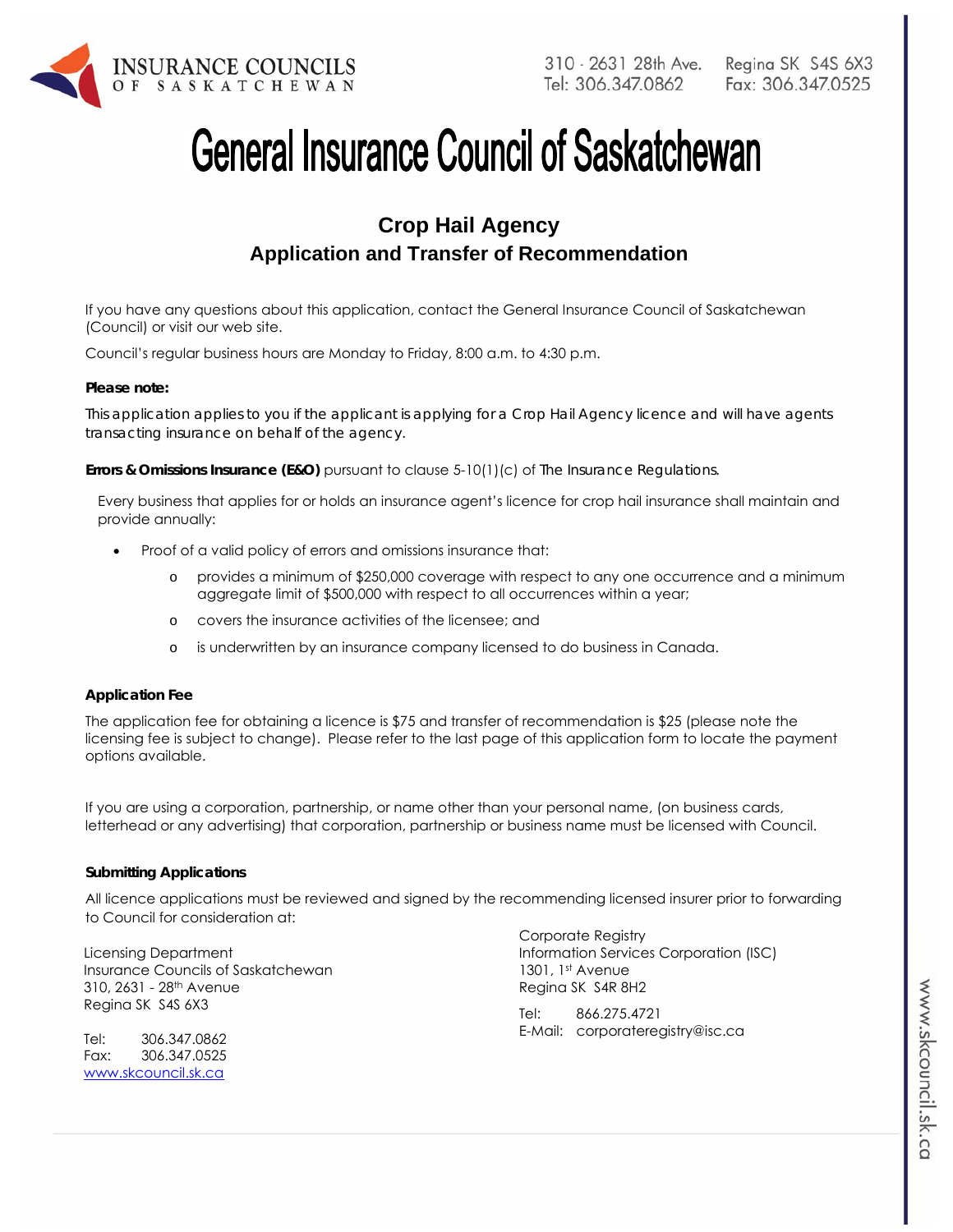

| General Insurance Council<br>of Saskatchewan                                                                                                                                                                     | For office use only<br>Licence Number | <b>Received Date</b> |  |
|------------------------------------------------------------------------------------------------------------------------------------------------------------------------------------------------------------------|---------------------------------------|----------------------|--|
| Crop Hail Agency                                                                                                                                                                                                 | Date Issued                           |                      |  |
| □ Application - \$75<br>□ Transfer of Recommendation - \$25                                                                                                                                                      | Date Processed                        |                      |  |
| Part A: Identification Information                                                                                                                                                                               |                                       |                      |  |
| Provide legal agency name in which the agency will carry on business and in which the licence is to be issued.                                                                                                   |                                       |                      |  |
| List all business trade names that will be used.                                                                                                                                                                 |                                       |                      |  |
|                                                                                                                                                                                                                  |                                       |                      |  |
|                                                                                                                                                                                                                  |                                       |                      |  |
| Is the agency: (Please check the boxes that apply to the applicant)                                                                                                                                              |                                       |                      |  |
| a corporation<br>□                                                                                                                                                                                               |                                       |                      |  |
| a partnership<br>$\Box$                                                                                                                                                                                          |                                       |                      |  |
| □<br>registered under The Business Names Registration Act                                                                                                                                                        |                                       |                      |  |
| A copy of the Saskatchewan Certificate of Registration must accompany this application if the applicant for<br>licence is a corporation, partnership or is registered under The Business Names Registration Act. |                                       |                      |  |
| Give full particulars below of the individual owners, principal shareholders, officers or directors.                                                                                                             |                                       |                      |  |
| FULL NAME/POSITION HELD WITH FIRM                                                                                                                                                                                | RESIDENT CITY                         | <b>DATE OF BIRTH</b> |  |
|                                                                                                                                                                                                                  |                                       |                      |  |
|                                                                                                                                                                                                                  |                                       |                      |  |
|                                                                                                                                                                                                                  |                                       |                      |  |
|                                                                                                                                                                                                                  |                                       |                      |  |
|                                                                                                                                                                                                                  |                                       |                      |  |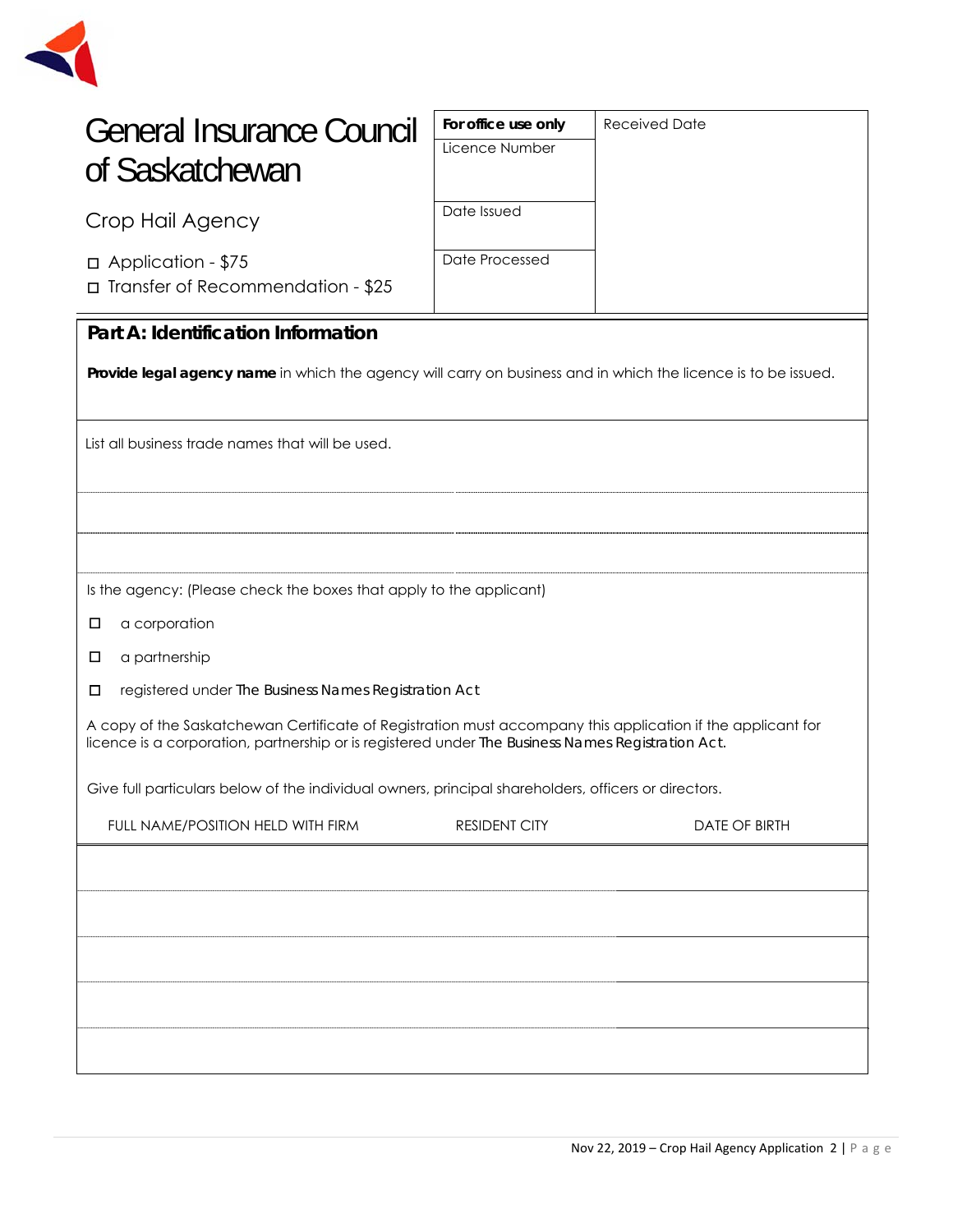

| <b>Head Office Location Address</b>                                                                                                 |                     |                 |
|-------------------------------------------------------------------------------------------------------------------------------------|---------------------|-----------------|
|                                                                                                                                     |                     |                 |
| Number, Street, Suite # and/or Box #                                                                                                |                     |                 |
|                                                                                                                                     |                     |                 |
| City/Town                                                                                                                           | Province/State      | Postal/Zip Code |
| ext                                                                                                                                 |                     |                 |
| <b>Business Telephone</b>                                                                                                           | <b>Business Fax</b> |                 |
|                                                                                                                                     |                     |                 |
| <b>Business E-mail</b>                                                                                                              |                     |                 |
| Address mail will be sent to (complete only if different than location address)                                                     |                     |                 |
|                                                                                                                                     |                     |                 |
| Number, Street, Suite # and/or Box #                                                                                                |                     |                 |
|                                                                                                                                     |                     |                 |
|                                                                                                                                     |                     |                 |
| City/Town                                                                                                                           | Province/State      | Postal/Zip Code |
| Give full particulars below of the individual who will, pursuant to section 5-20 of The Insurance Act (Act) and                     |                     |                 |
| section 5-6 of The Insurance Regulations (regulations), be the Designated Representative to receive notices and<br>other documents. |                     |                 |
|                                                                                                                                     |                     |                 |
|                                                                                                                                     |                     |                 |
|                                                                                                                                     |                     |                 |
| Name of Designated Representative                                                                                                   |                     |                 |
|                                                                                                                                     |                     |                 |
| <b>Business Address</b>                                                                                                             | Province/State      | Postal/Zip Code |
|                                                                                                                                     |                     |                 |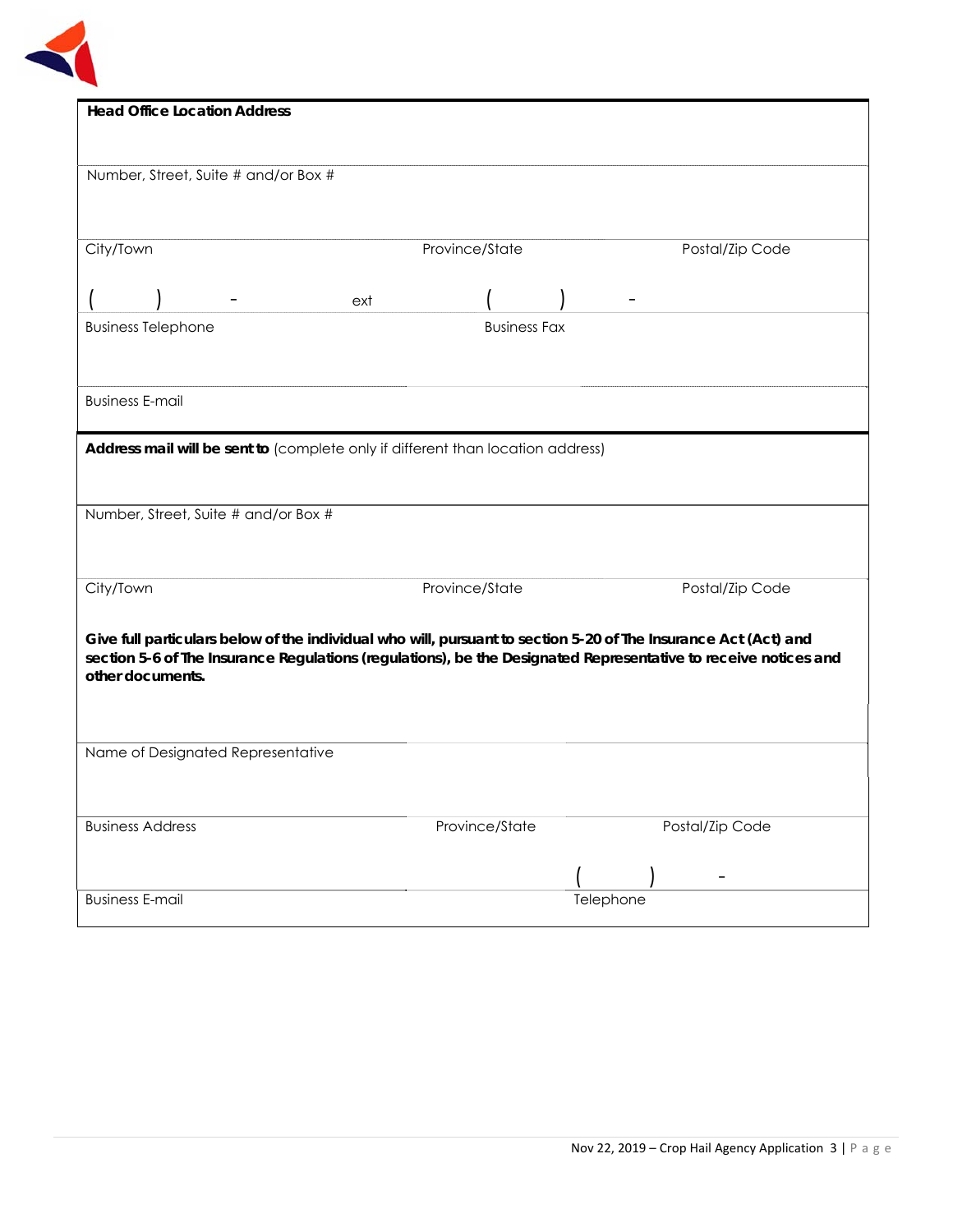

# **Part B: Background**

The following are questions relevant to the Act regarding trustworthiness and suitability to be licensed.

Please read these questions carefully to ensure all responses are accurate. Inaccurate answers may be considered a material misstatement.

**For any questions where disclosure is required, please provide complete details on a separate sheet of paper and atttach to the application form.**

| 1. | Has the agency or any principal shareholder,<br>officer or director, or designated representative of<br>the agency ever held an insurance or adjusting<br>licence in Saskatchewan, or anywhere in Canada<br>or in the world?<br>$\Box$ Nothing to Disclose<br><b>Disclosure attached</b><br>If yes, please provide information about licence year,<br>licence class and jurisdiction.                                                                                                                                                    | 5.<br>Has the agency or any principal shareholder,<br>officer or director, or designated representative of<br>the agency ever been the subject of receivership<br>and/or bankruptcy proceedings including<br>consumer proposals?<br>$\Box$ Nothing to Disclose<br>Disclosure attached<br>ΙI<br>If yes, please provide an explanation of the<br>circumstances and a complete copy of the documents<br>involved.                                                                                                                                                                                               |
|----|------------------------------------------------------------------------------------------------------------------------------------------------------------------------------------------------------------------------------------------------------------------------------------------------------------------------------------------------------------------------------------------------------------------------------------------------------------------------------------------------------------------------------------------|--------------------------------------------------------------------------------------------------------------------------------------------------------------------------------------------------------------------------------------------------------------------------------------------------------------------------------------------------------------------------------------------------------------------------------------------------------------------------------------------------------------------------------------------------------------------------------------------------------------|
| 2. | Has the agency or any principal shareholder,<br>officer or director, or designated representative of<br>the agency ever had any licence or registration as<br>an insurance agent, adjuster or for selling any other<br>financial products, suspended or revoked for cause<br>in Canada or anywhere in the world?<br><b>Nothing to Disclose</b><br>Disclosure attached                                                                                                                                                                    | Has the agency or any principal shareholder,<br>6.<br>officer or director, or designated representative of<br>the agency ever been the subject of any<br>complaint, investigation, sanction or disciplinary<br>action, including but not limited to a letter of<br>warning, caution, fine, etc., by any financial<br>services regulator, federal regulator (e.g., FINTRAC,<br>CRA, CRTC, Privacy Commissioner, etc.) insurer or<br>any financial services company with which you<br>hold/held a contract, in Canada or anywhere in<br>the world?<br>$\Box$ Disclosure attached<br>$\Box$ Nothing to Disclose |
| 3. | Has the agency or any principal shareholder,<br>officer or director, or designated representative of<br>the agency ever been refused an insurance or<br>adjusting licence, or other licence or registration<br>for selling financial products or adjusting claims in<br>Canada or anywhere in the world?<br>$\Box$ Nothing to Disclose<br><b>Disclosure attached</b>                                                                                                                                                                     | Has the agency or any principal shareholder,<br>7.<br>officer or director, or designated representative of<br>the agency ever been investigated, charged or<br>convicted of any criminal or quasi-criminal<br>offence, in Canada or anywhere in the world?<br>$\Box$ Nothing to Disclose<br>Disclosure attached                                                                                                                                                                                                                                                                                              |
| 4. | Has the agency or any principal shareholder,<br>officer or director, or designated representative of<br>the agency currently or plan to engage in any<br>business or occupation other than the insurance or<br>adjusting business?<br>Disclosure attached<br>$\Box$ Nothing to Disclose<br>$\Box$<br>Please provide the name of the business, occupation<br>details, supervisory responsibilities and date of<br>employment.<br>This would include any business that requires a licence<br>or registration or is corporately registered. | Has the agency or any principal shareholder,<br>8.<br>officer or director, or designated representative of<br>the agency ever been the subject of any type of<br>legal action, including but not limited to class<br>action lawsuits or civil actions respecting the<br>business of insurance including adjusting, or any<br>other financial service in Canada or anywhere in<br>the world?<br>$\Box$ Nothing to Disclose<br>$\Box$ Disclosure attached                                                                                                                                                      |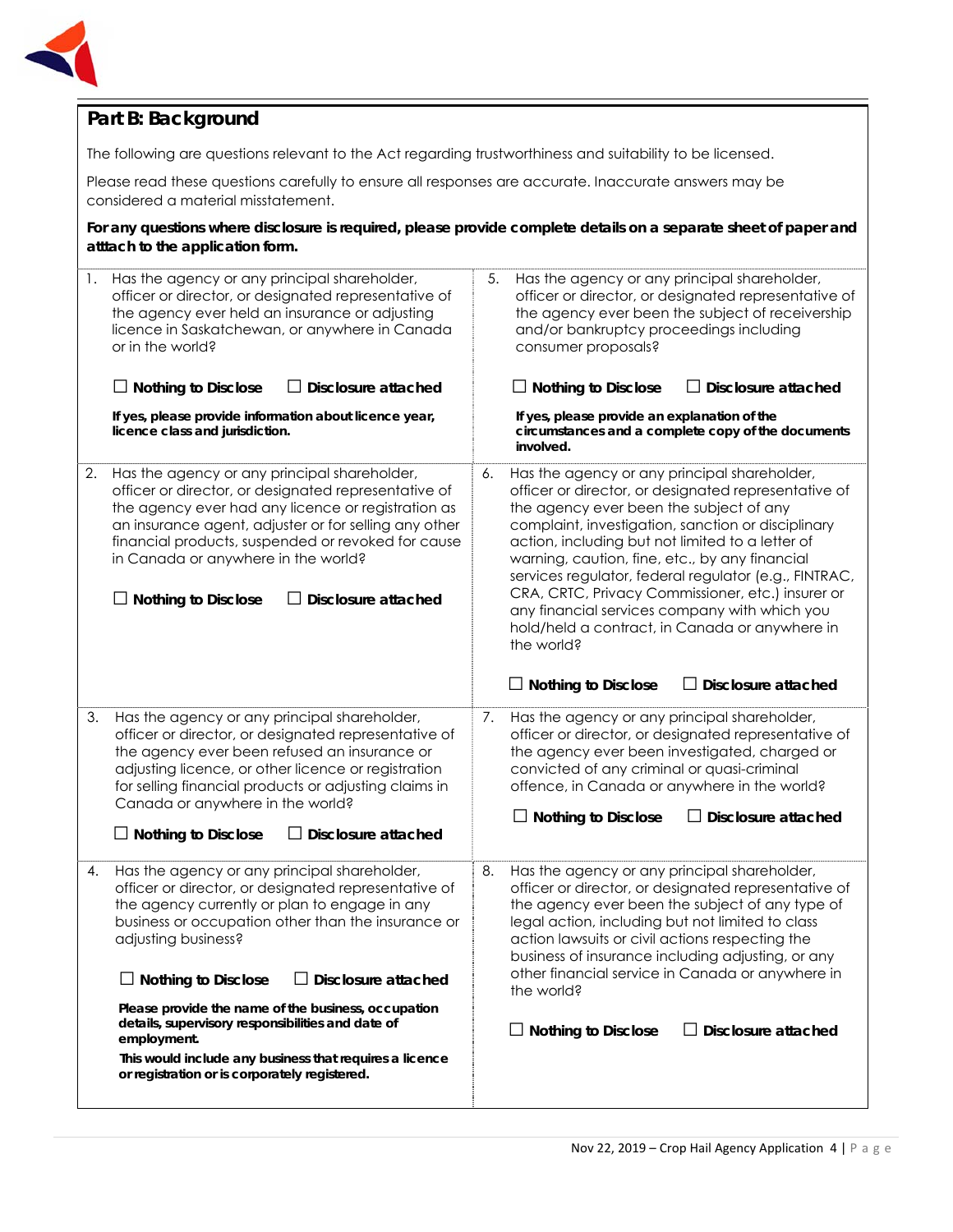

# **Part C: Individuals Representing the Agency**

List the individuals that will be representing and transacting insurance on behalf of the agency in Saskatchewan.

**Note:** All individuals who fall within the definition of an agent as defined by the Act must be licensed. A Designated Representative Application must accompany this form. **Attach a separate sheet of paper, if necessary**.

| Last Name            | First Name, Middle Name<br>City/Province                                                                                                                                                                          |                         |
|----------------------|-------------------------------------------------------------------------------------------------------------------------------------------------------------------------------------------------------------------|-------------------------|
|                      |                                                                                                                                                                                                                   |                         |
|                      |                                                                                                                                                                                                                   |                         |
|                      |                                                                                                                                                                                                                   |                         |
|                      |                                                                                                                                                                                                                   |                         |
|                      |                                                                                                                                                                                                                   |                         |
|                      |                                                                                                                                                                                                                   |                         |
|                      |                                                                                                                                                                                                                   |                         |
|                      |                                                                                                                                                                                                                   |                         |
|                      |                                                                                                                                                                                                                   |                         |
|                      |                                                                                                                                                                                                                   |                         |
|                      |                                                                                                                                                                                                                   |                         |
|                      |                                                                                                                                                                                                                   |                         |
|                      |                                                                                                                                                                                                                   |                         |
|                      | Part D: Errors & Omissions                                                                                                                                                                                        |                         |
|                      | I have attached a copy of the E&O Certificate in the name of the agency pursuant to clause 5-                                                                                                                     |                         |
| $\Box$ Yes $\Box$ No | 10(1)(c) of the regulations.                                                                                                                                                                                      |                         |
|                      |                                                                                                                                                                                                                   |                         |
|                      | <b>Part E: Non-Resident Applicants</b>                                                                                                                                                                            |                         |
| 1.                   | Saskatchewan address for service as required by subsection 10-1(3) of the regulations.                                                                                                                            |                         |
|                      |                                                                                                                                                                                                                   |                         |
|                      |                                                                                                                                                                                                                   | <b>SK</b>               |
|                      | City/Town<br>Street Address (Box #'s not accepted)                                                                                                                                                                | Postal Code<br>Province |
| 2.<br>a)             | Non-resident applicants whose home jurisdiction has a web based licensee search is not required to<br>provide a Certificate of Authority/Non-Resident Endorsement. Council will verify the licence status online. |                         |
| b)                   | Non-resident applicants whose home jurisdiction does not have a web based licence search, is required<br>to provide a Certificate of Authority/Non-Resident Endoresment with this application.                    |                         |
|                      |                                                                                                                                                                                                                   |                         |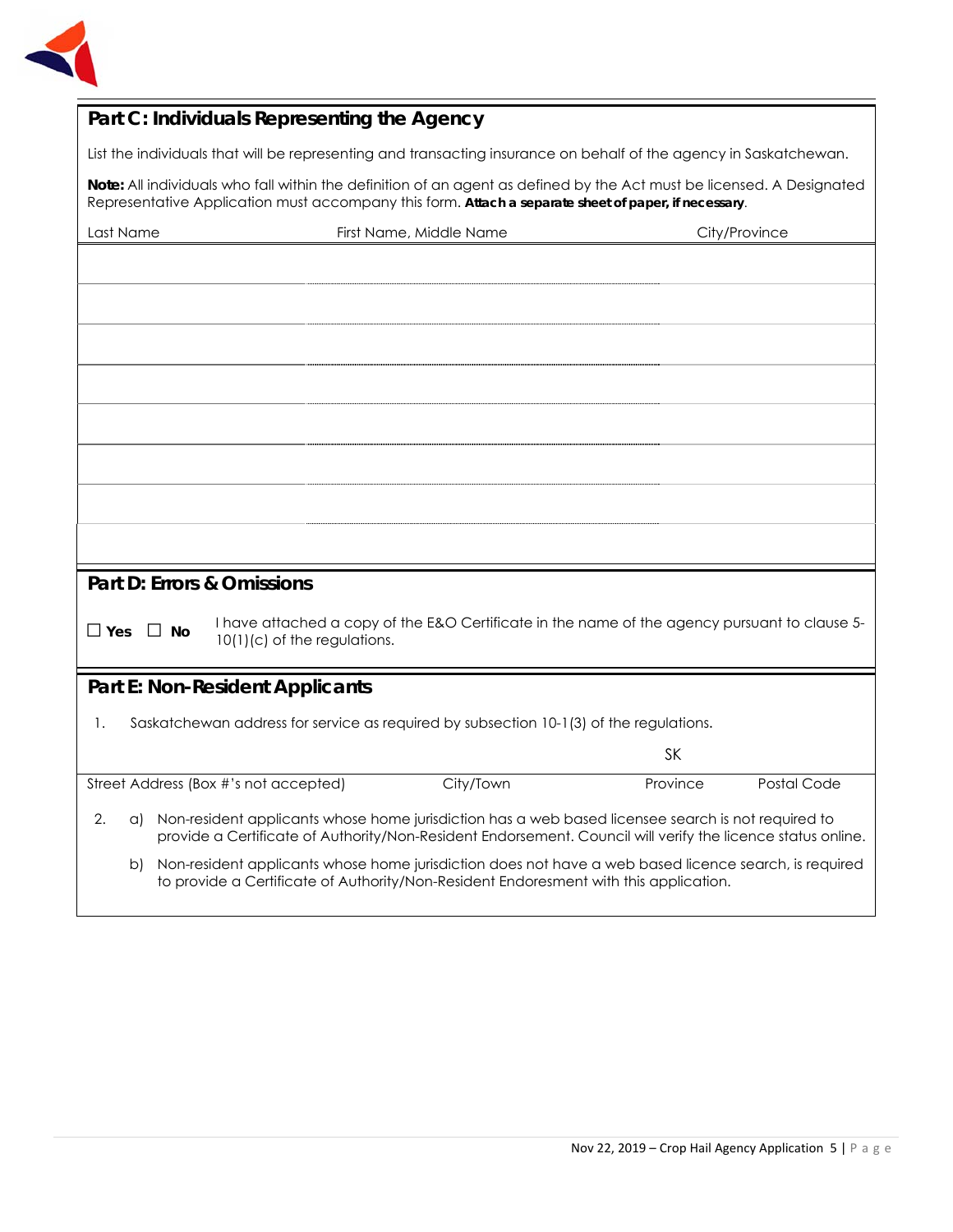

# **Part F: Consent to the Collection, Use and Disclosure of Information**

By applying for an insurance licence, I, the applicant, understand personal information about any principal shareholder, officer or director, or designated representative will need to be collected from me and from other sources such as the recommender of the licence, financial service regulators, law enforcement agencies, credit bureaus, insurance companies or other organizations in the financial services sector. I, therefore, consent to the collection and use of this personal information for the purpose of determining suitability for licensing.

I, the applicant, further understand and consent to the disclosure of personal information to the recommender of the licence, financial service regulators, law enforcement agencies, credit bureaus, insurance companies or other organizations in the financial services sector, for the purpose of determining suitability for licensing.

## **X X**  Signature of Designated Representative OR Authorized Official of Designated Representative

**Date Signed** 

**X**

Print name of Designated Representative OR Authorized Official of Designated Representative

## **Part G: Declaration**

The making of a false statement on this application constitutes a material misstatement and may result in the refusal of this application and the subsequent suspension or cancellation of any licence issued. This application is required to be personally signed by the Designated Representative or Authorized Official of the Designated Representative named herein.

I, \_\_\_\_\_\_\_\_\_\_\_\_\_\_\_\_\_\_\_\_\_\_\_\_\_\_\_\_\_\_\_\_\_\_\_\_\_\_\_, solemnly declare that all statements and answers in the foregoing application including attachments are true and correct, and I make this solemn declaration conscientiously believing it to be true, and knowing that it is of the same force and effect as if made under oath.

| Signature of Designated Representative OR        |  | Date Signed |
|--------------------------------------------------|--|-------------|
| Authorized Official of Designated Representative |  |             |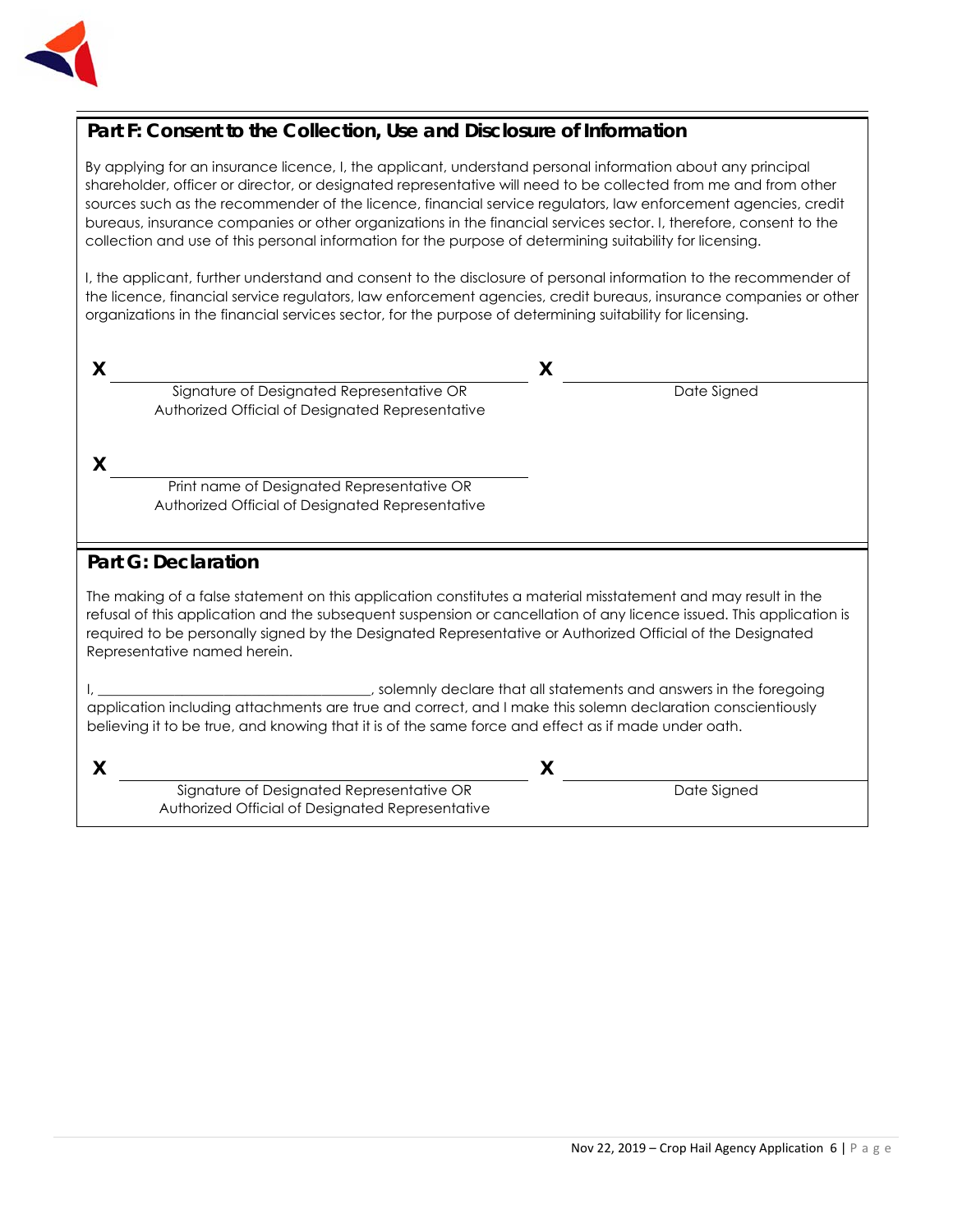

| Part H: Recommender Declaration                                                                                                                                                                                                                                                             |     |                                                                           |                |
|---------------------------------------------------------------------------------------------------------------------------------------------------------------------------------------------------------------------------------------------------------------------------------------------|-----|---------------------------------------------------------------------------|----------------|
| To be completed by the licensed insurer that is recommending the agency.                                                                                                                                                                                                                    |     |                                                                           |                |
| <b>Applicant Name</b><br><b>Please Print</b>                                                                                                                                                                                                                                                |     | is hereby recommended to act as an agency of the undersigned recommender. |                |
| The recommender certifies that the qualifications and business record of the applicant have been investigated<br>and that the applicant is suitable to receive a licence.                                                                                                                   |     |                                                                           |                |
| To the best of our knowledge, information and belief, all statements and answers contained in the foregoing<br>application are true and correct, and that the agency's Designated Representative or Authorized Official of the<br>Designated Representative has completed this application. |     |                                                                           |                |
| It is understood that if the applicant named herein is terminated by US, written notice, including the<br>REASONS FOR TERMINATION, WILL BE GIVEN TO THE GENERAL INSURANCE COUNCIL OF SASKATCHEWAN,<br><b>IMMEDIATELY.</b>                                                                   |     |                                                                           |                |
| Print Legal Name of Recommender                                                                                                                                                                                                                                                             |     |                                                                           |                |
|                                                                                                                                                                                                                                                                                             |     |                                                                           |                |
| <b>Authorized Officer/Delegate</b><br>Print Name                                                                                                                                                                                                                                            |     | Signature                                                                 | Date Signed    |
|                                                                                                                                                                                                                                                                                             |     |                                                                           |                |
| Telephone                                                                                                                                                                                                                                                                                   | Fax |                                                                           | E-mail Address |

**THE ABOVE APPLICANT WILL NOT ACT AS AN AGENCY UNTIL THE LICENCE IS ISSUED** 

**NOTE: A Designated Representative Application must accompany this application form. The same insurer must recommend the agency and designated representative of the agency.**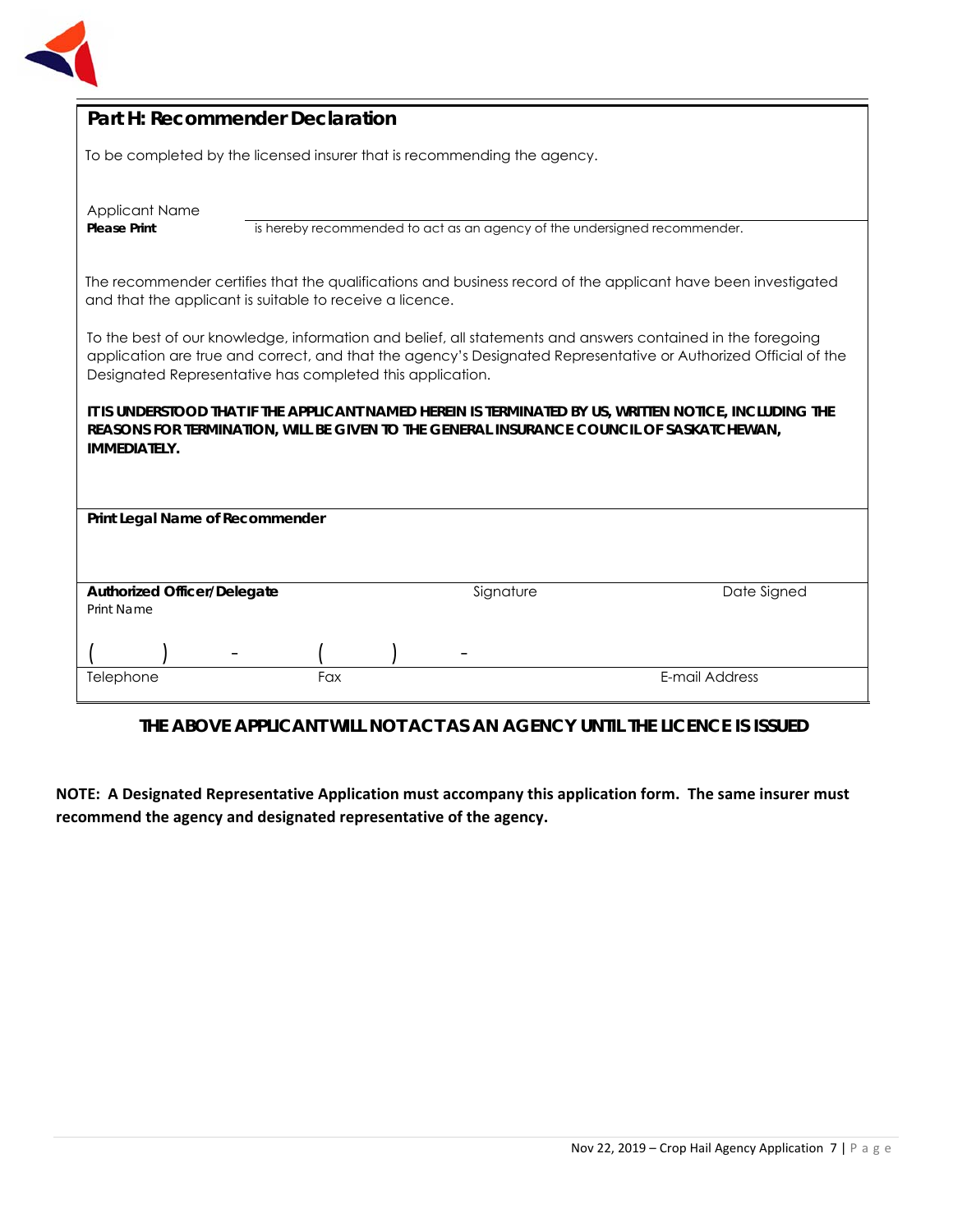



## **Attachments to the application form**

Part A – If you have answered yes, provide a copy of the Saskatchewan Certificate of Registration for the corporation, partnership, business name or trade name

Part B, D – copies of all necessary documentation Payment of licence fee

| Payment information (Please choose a payment option below) |                                                                                                                                             |  |  |
|------------------------------------------------------------|---------------------------------------------------------------------------------------------------------------------------------------------|--|--|
| Cheque or money order enclosed for full amount             | Make cheque or money order payable to the:<br>Insurance Councils of Saskatchewan.<br>An NSF charge of \$25 will apply for returned cheques. |  |  |
| Charge credit card for the full amount                     |                                                                                                                                             |  |  |
| <b>VISA</b>                                                | <b>Card Number</b>                                                                                                                          |  |  |
| MasterCard<br>$\mathbf{I}$                                 | Expiry Date (MM/YY)                                                                                                                         |  |  |
|                                                            | Signature                                                                                                                                   |  |  |
|                                                            | Print name of applicant                                                                                                                     |  |  |
|                                                            |                                                                                                                                             |  |  |

Licensing Department Insurance Councils of Saskatchewan 310, 2631 - 28th Avenue Regina SK S4S 6X3

Tel: 306.347.0862 Fax: 306.347.0525

www.skcouncil.sk.ca